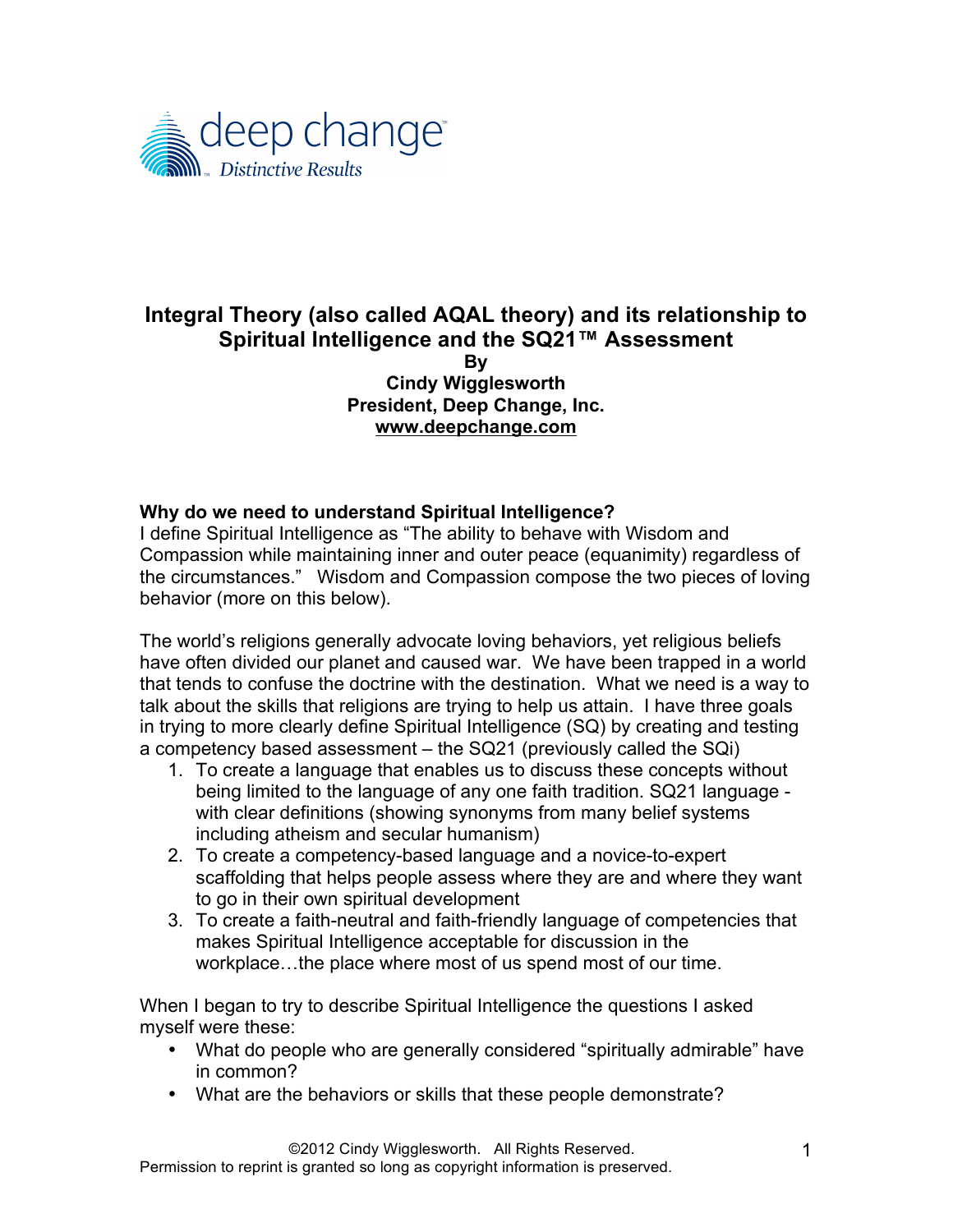- Can we list and explain these skills in a way that is comprehensive and faith-neutral?
- Can we describe each skill developmentally from "novice" to "expert"?

I begin many of my workshops by asking people – typically working in teams – to complete two simple tasks.

1. Write down the names of spiritual leaders/teachers you admire (can be alive, dead or fictional)

2. List the character traits that cause you to admire these people

I have done this now with thousands of people. What I find both reassuring and fascinating is that the lists look so similar from group to group. The list of spiritual leaders typically includes major religious figures from many traditions, global peace activists, local religious leaders, teachers, guidance counselors, family members and spiritual writers. A sampling of typical well-known names include: Jesus, Buddha, Mother Teresa, the Dalai Lama, Thich Nhat Hanh, Martin Luther King, Jr., Lord Krishna, Nelson Mandela, Jimmy Carter and Deepak Chopra.

The traits that caused these people to be considered "spiritual leaders" typically includes descriptors such as: loving, compassionate, kind, forgiving, peaceful, courageous, honest, generous, persistent, faithful, honest, seeing the potential in other people, wise, and inspiring.

What the consistency of the responses tells me is that we already have a general perception of what makes someone "spiritually intelligent." What we do not yet have is a way of describing Spiritual Intelligence that is faith-neutral and specifically focused on the skills and abilities we are trying to attain when we seek spiritual growth. In my study of world religions, psychology and philosophy, I have found recurring themes. They demonstrate that spiritual growth occurs on the inner dimensions and the outer behaviors. The failure to reflect inner growth in the outer world demonstrates incompleteness in spiritual development (i.e. such a person would probably not appear on a most admired spiritual leader list). Full spiritual realization, by whatever language it is described (Christconsciousness, Buddha Nature, etc) seems to require manifesting behaviors of love and service. A high SQ person would therefore be functional IN the world while also not being solely OF the world.

To explain where my model of Spiritual Intelligence or "SQ" fits within Ken Wilber's Integral framework **there are five pieces of Integral Theory which need to be considered: States, Lines, Stages, Types and Quadrants.**

## **STATES**

There are a minimum of four states of consciousness to keep in mind as we talk about Spirituality: awake (awareness of gross physical reality), dreaming (aware of subtle reality but not gross), deep sleep (causal or formless awareness) and spiritual states (which include the a witnessing awareness and various levels of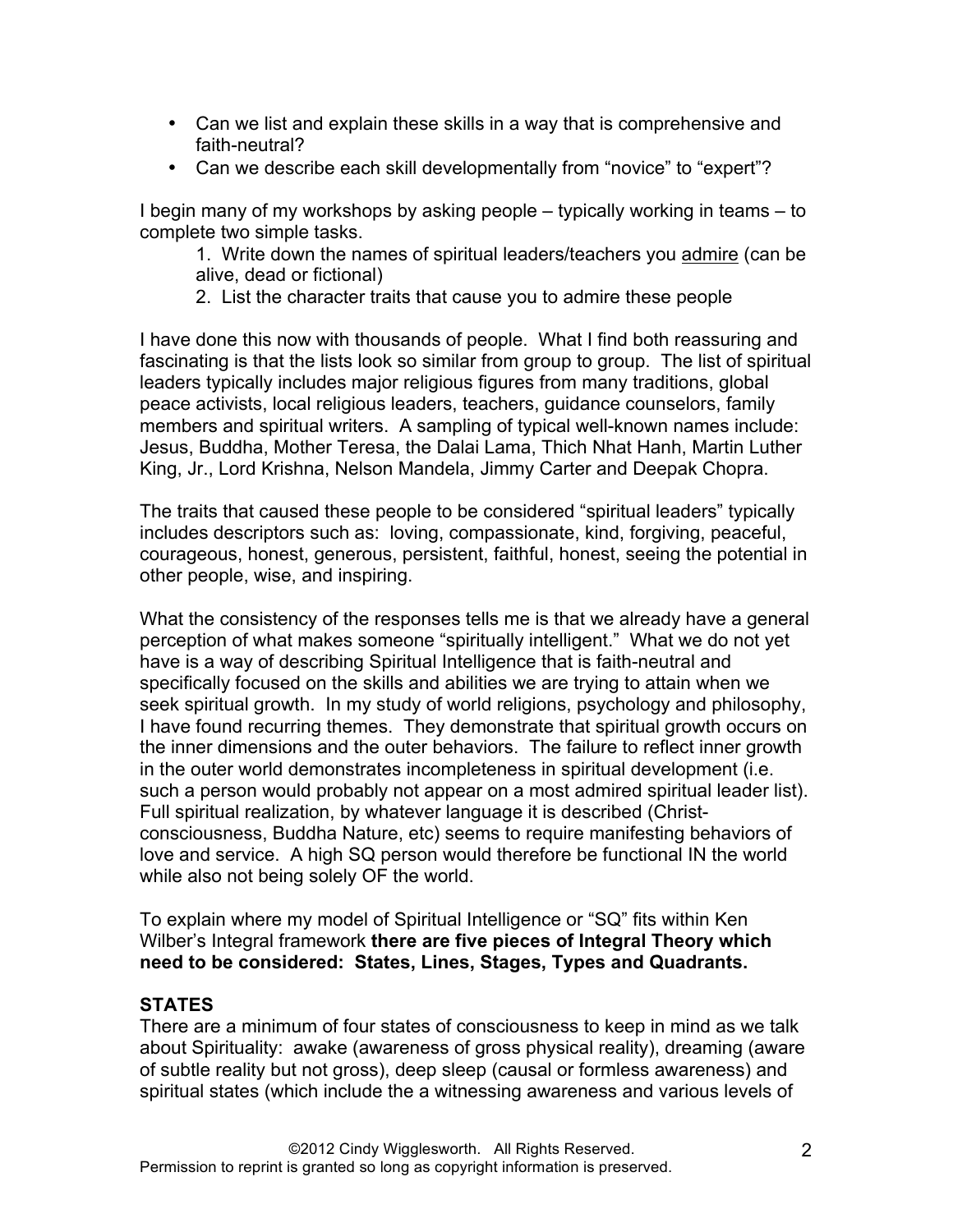non-dual or mystical consciousness.) You can only be in one state of consciousness at a time. For example: you cannot be awake and dreaming simultaneously. (Newer work by Dustin DiPerna expands this conversation into Vantage Points – but we will not go into that complexity at this time.)

# **LINES**

There are multiple *lines* of human development or lines of intelligence. These include four to be addressed in this article: physical, cognitive, emotional (here I include what Ken Wilber calls the interpersonal and affective lines) and spiritual. Lines are somewhat independent in their development – although I believe there are interdependencies. For example, some IQ skills are required to support some SQ related skills. Some EQ skills are required to support SQ development. I see SQ as both a separate line of intelligence and as a capstone intelligence – amplifying the other intelligences. More on this below.

# **STAGES<sup>1</sup>**

Stages of development unfold in complex ways. A critical piece of understanding stages is how they interact with LINES. Not every line of intelligence develops at the same speed. The simplest description is to use three stages: *pre*-rational; rational and *trans*-rational. We do not want to confuse the pre-rational with the trans-rational stages. Thus pre-rational spirituality (young children) is not the same as the trans-rational spirituality of experienced spiritual practitioners. All stages of development are spiritual in that they are capable of spiritual states. How we interpret or make meaning of our spiritual States will vary based on our Stage of development. Higher SQ21 scores are strongly positively correlated with higher Stages of developing – supporting our hypothesis (not yet fully proven) that SQ is a gateway or requirement for higher Stages.

## **QUADRANTS**

In the four-quadrant model of Integral Theory as applied to spiritual work the quadrants are:

- Upper left "I" or interior consciousness. Here SQ relates to your line of development, the states you can hold, and your stage of development. High SQ21 scores are strongly positively correlated with higher stages of development. We believe that SQ is critical for full embodiment of Tier 2 / Integral levels.
- Upper right "It" or individual exterior this is the realm of behaviors. High SQ as we define it is "proven" by our behaviors. Do we show up as wisdom and compassion even in times of stress? This is also the realm of the biological correlates of interior development and states. In this quadrant we "build neural pathways" as we develop our intelligences.
- Lower Left "We" or group interior. This is the realm of cultural values, cultural stage of development, and collective/group worldviews. This is

Stages of development are incredibly complex. See the work of Clare Graves, Don Beck, Susanne Cook-Greuter, Robert Kegan, Lawrence Kohlberg and others who study developmental psychology for more information. See also the work of James Fowler in Stages of Faith.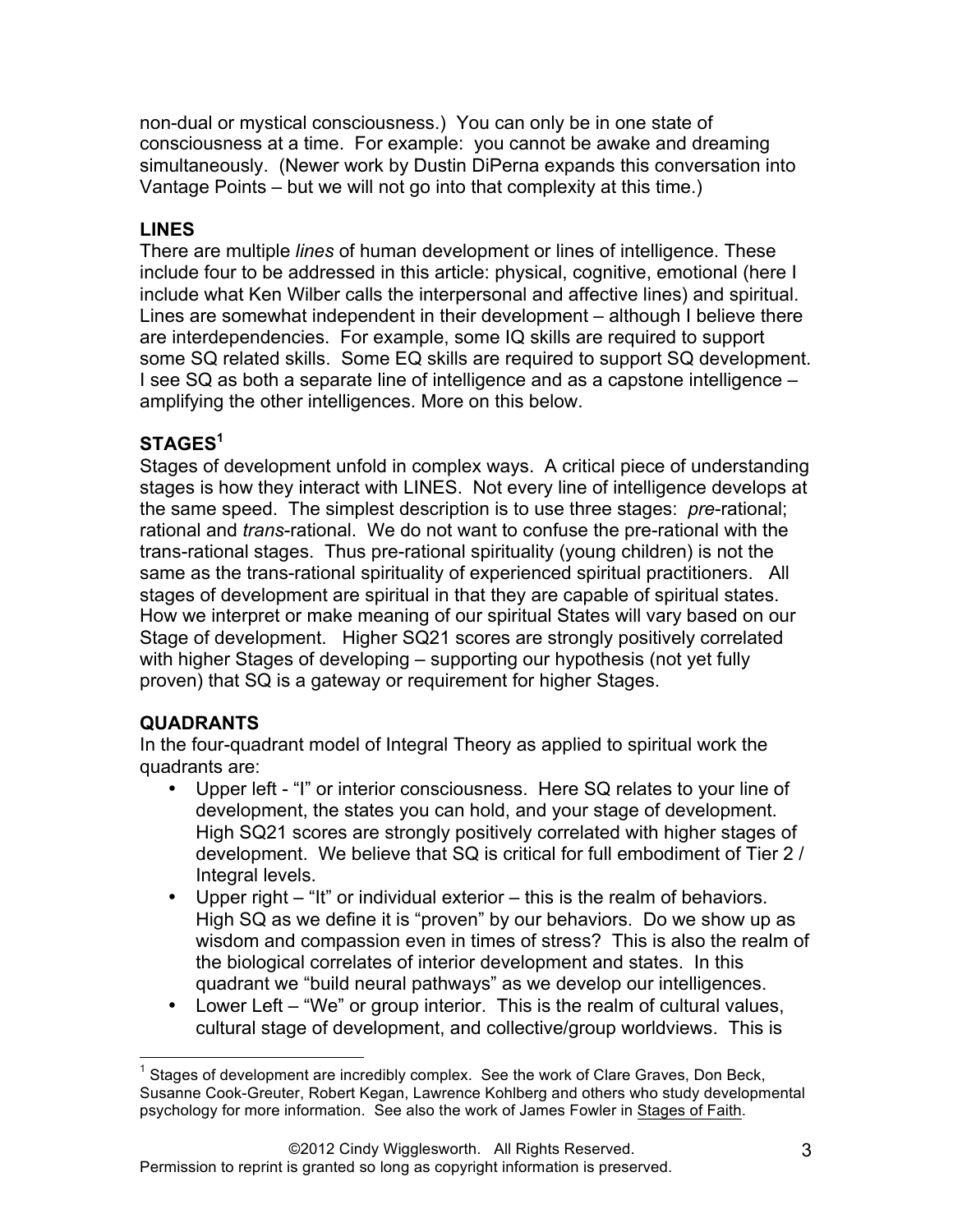related to SQ21 via Skill 7 – the ability to understand the world views of others and Skill 1 – the ability to understand how your own worldview is influenced by your culture. And of course the development of SQ among enough individuals can affect the culture in which they are embedded. For example – with strong limbic resonance a leader can change the culture of a workplace. A high SQ leader can change the value system of a culture such that low EQ/SQ people begin to feel uncomfortable and either start developing, or move out.

• Lower Right – "Its" or systems. Systems are the outpicturing of the interior of the group. For example, we create laws based on our understanding of what "justice" means, and how we balance the Mercy and Justice Polarity. As we develop vertically through stages of development and develop our multiple intelligences, including SQ, we refine this understanding and our legal systems change.

## **TYPES**

Typologies like Myers Briggs are descriptors of innate personal preferences that stay with a person regardless of the state or stage that person is in. For example an Introvert remains an introvert at all stages of development. However, how that introversion expresses may change as people mature through stages. Typologies merit discussion in terms of helping people to develop their skills – as people will have preferred means of learning based on typology, and preferred forms of spiritual expression/devotional practices.

With this reminder of the basics of Integral Theory we can now move into getting clear operational definitions of 2 terms: Intelligence and Spirituality.

#### **Defining Intelligence**:

Merriam-Webster Online Dictionary defines intelligence as "the ability to learn or understand or to deal with new or trying situations."

Our "Intelligence Quotient" or "IQ" is generally thought of as our analytical or mathematical intelligence and our linguistic intelligence (think of college entrance exams – verbal and math components). Initially it was expected that IQ would be a strong predictor of success in careers. In fact it has turned out to be a weak predictor of success. IQ appears to be related to *minimum standards* to enter a given a profession. Once you have chosen your career, what actually leads to success is far more complicated.

Howard Gardner opened the door to discussion of "multiple intelligences" with his book *Frames of Mind* in 1983. He listed seven different types of intelligences in that book:

- 1. Linguistic
- 2. Logical-mathematical
- 3. Musical
- 4. Bodily-kinesthetic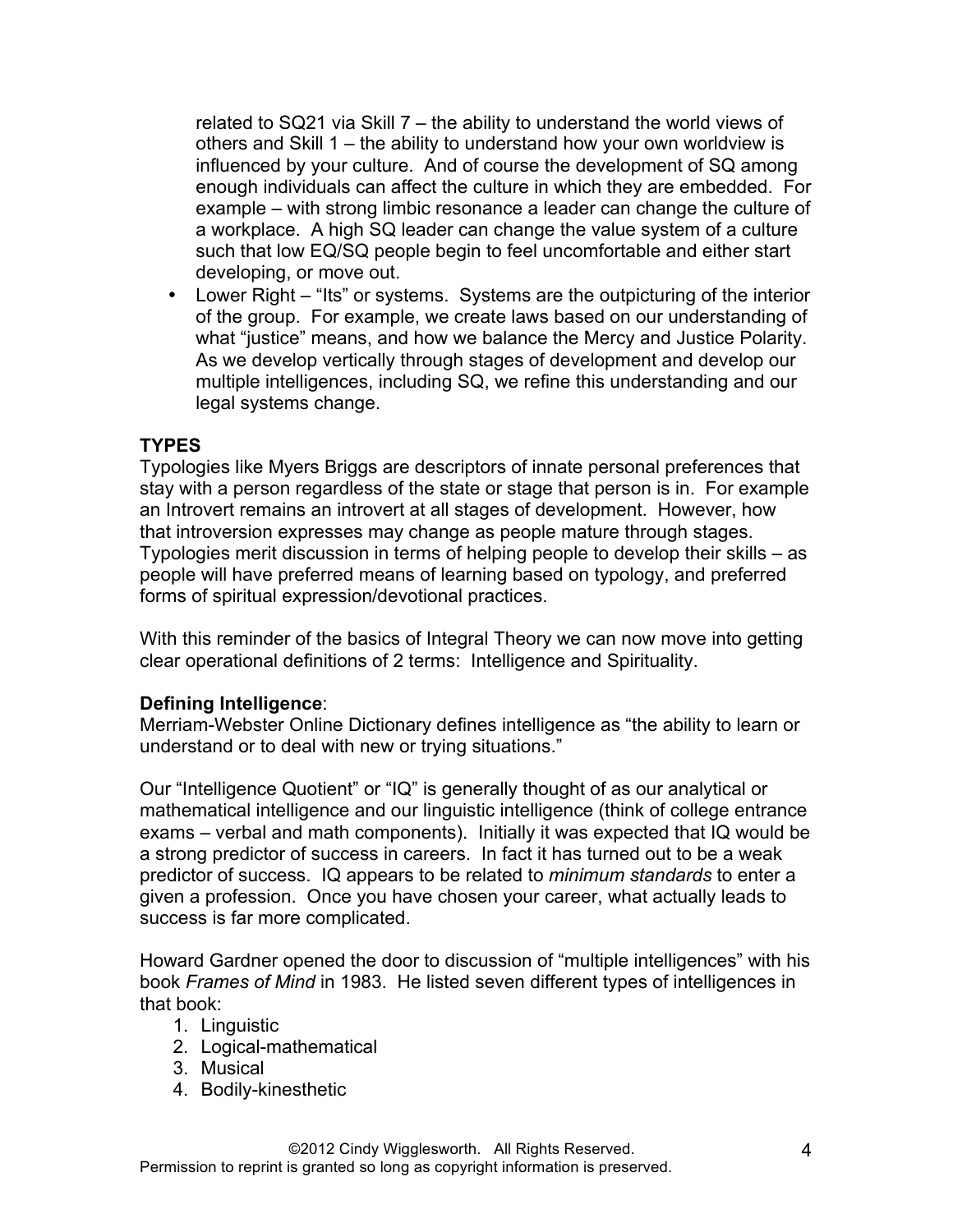- 5. Spatial
- 6. Interpersonal
- 7. Intrapersonal

Gardner's  $6<sup>th</sup>$  and  $7<sup>th</sup>$  intelligences are combined into the study of "emotional intelligence" by Daniel Goleman and others.

In *Intelligence Reframed,* 1999, Gardner offers that one might add a "philosophical intelligence" which would combine spiritual, moral, emotional, transcendental, cosmic and religious intelligences. Gardner lists eight criteria for an "intelligence." One criterion is particularly relevant for this discussion is that **"an intelligence should show a developmental history with a definable set of expert 'end-state' performances" (p.39).** Our research with the SQ21 shows that our definition of SQ meets this criteria.

## **A Simplified View of "Multiple Intelligences"**

While this model is over-simplified from a scientific standpoint, I find it very useful when introducing multiple intelligences in a short time. This model describes only four intelligences (see Figure 1). I show them as a pyramid to demonstrate the simplest sequence of development. I always acknowledge that this is too simple a model. Yet it is a helpful visual aide.



The idea of this model is that as babies we first focus on controlling our bodies (Physical Intelligence or PQ). Then our linguistic and conceptual skills develop ("IQ")…and are a key focus of our school work. We do some early development of relationship skills, but for many of us "EQ" or emotional intelligence becomes a focus area only later when we realize we need to improve – usually based on feedback in romantic and work relationships. Brain studies also show that we are not fully "wired" to do more complex "EQ" work until we are approximately 22 years of age. "SQ" or spiritual intelligence typically becomes a significant focus of energy and effort later – as we begin to search for meaning and ask "is this all there is?"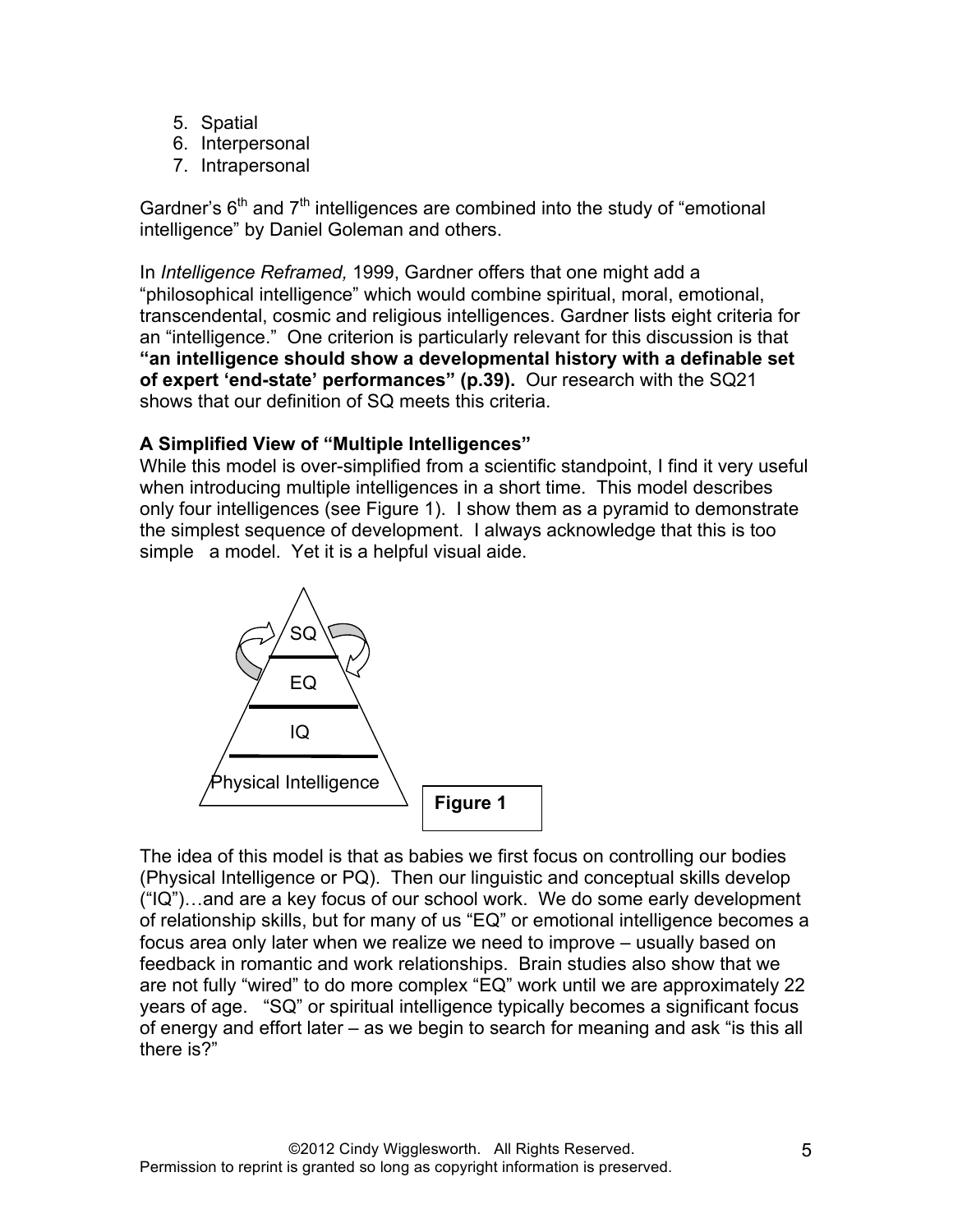The arrows show that SQ and EQ development are related to each other. We need some basics of EQ to even successfully start our spiritual growth. Some degree of emotional self-awareness and empathy is an important foundation. Then, as our spiritual growth unfolds, there would be a strengthening of EQ skills – which would further reinforce and assist the growth of SQ skills.

The pyramid is also useful in that PQ underlies our ability to function at all. People who do not manage their blood sugar for example may experience loss of cognitive function when blood sugar is low, as well as low demonstrations of EQ and SQ. The same is true for lack of sleep, poor hormone balance, low oxygen levels and failure to properly maintain the body through exercise. So the intelligences are somewhat dependent upon each other with PQ as a foundation. Yet SQ can also support and amplify all of them. High SQ makes us better able to sense our bodily state and use intuition as needed to supplement traditional diagnostic care. SQ supports our ability to show EQ. And SQ amplifies IQ by adding humility and openness to our mindset.

#### **Emotional Intelligence**

This SQ21 model was heavily influenced by the work of Daniel Goleman and Richard Boyatzis. Daniel Goleman popularized the phrase "Emotional Intelligence" with the publication of his book by the same title in 1995. In his book, Goleman cites research at Bell Labs that examined star performers, and tried to determine what distinguished them from more average performers. It appeared that star performers had significantly stronger relationship skills and personal networks than average performers. Harvard Business Review published the results of the Bell Labs study in 1993. Business interest in the study of "Emotional Intelligence" or "EQ" began in earnest.

EQ is actually a large collection of skills. Goleman and Richard Boyatzis<sup>2</sup> have recently grouped these skills into 4 quadrants as shown in Figure 2. If you reverse the Other Awareness and Self Management quadrants then the model lines up with the Integral model.

There is a sequence to these skills. The research done by Goleman and Boyatzis shows that **Self-Awareness skills must be developed before the skills in the other three quadrants can develop.** This makes sense if you consider Emotional Self-Awareness. If I don't know when I am angry how can I have Emotional Self Control? How can I have Empathy for your anger? How can I handle conflict appropriately? The last quadrant to develop is Relationship Skills – it is dependent upon at least a minimum number of skills being developed in the other three quadrants.

The abundant research on EQ has left no doubt that these skills are vital for personal and business success.

<sup>&</sup>lt;sup>2</sup> Daniel Goleman and Richard Boyatzis, with Hay-McBrer, 2002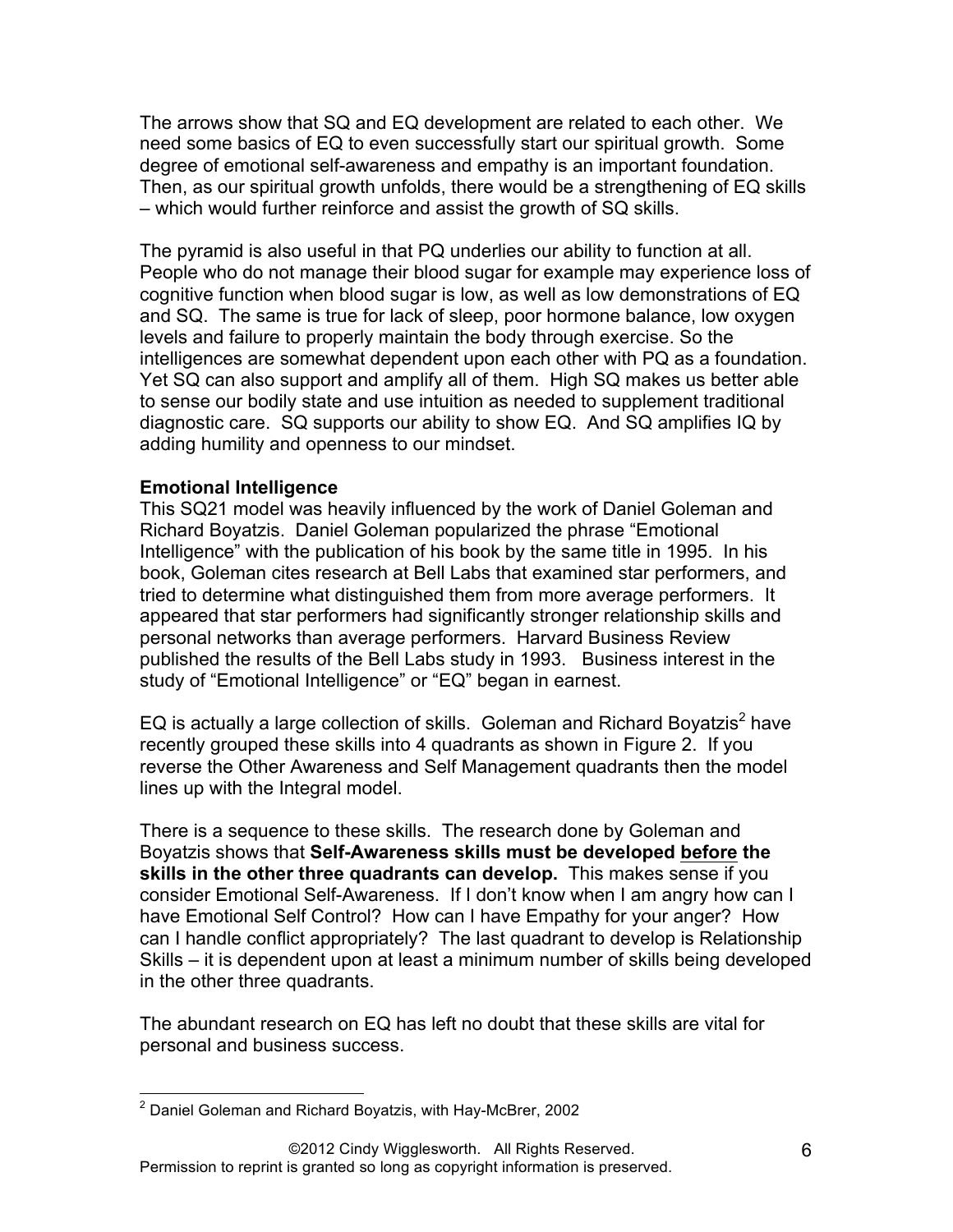| <b>RELATIONSHIP SKILLS</b><br><b>SELF MANAGEMENT</b><br><b>Emotional Self-Control</b><br><b>Developing Others</b><br>$\bullet$<br><b>Inspirational Leadership</b><br>Transparency (honest/trustworthy)<br>Influence<br>Adaptability<br><b>Achievement Orientation</b><br><b>Change Catalyst</b> | <b>SELF AWARENESS</b><br>Emotional self-awareness<br>Accurate self-assessment<br>Self-confidence | <b>OTHER AWARENESS</b><br>Empathy<br><b>Organizational Awareness</b><br>• Service Orientation |
|-------------------------------------------------------------------------------------------------------------------------------------------------------------------------------------------------------------------------------------------------------------------------------------------------|--------------------------------------------------------------------------------------------------|-----------------------------------------------------------------------------------------------|
| <b>Teamwork &amp; Collaboration</b><br>Optimism                                                                                                                                                                                                                                                 | Initiative                                                                                       | <b>Conflict Management</b>                                                                    |

**Figure 2**

## **Defining Spirituality:**

Generally use of the word "Spirituality" is poorly defined. In *Integral Psychology* Ken Wilber outlines five definitions people frequently use for the word "Spirituality" (pages 126-134). They are:

- 1. Spirituality involves the highest levels of any of the developmental lines
- 2. Spirituality is the sum total of the highest levels of the developmental lines
- 3. Spirituality is itself a separate developmental line
- 4. Spirituality is an attitude (such as openness or love) that you have at whatever stage you are at
- 5. Spirituality basically involves peak experiences

Beginning with definition number five - Wilber has said, a "peak experience" gives us a "peek" into the non-dual realm. It can leave "stretch marks on our minds" but it does not translate into character traits unless we have the overall *stage* development to hold that consciousness. Peak experiences can increase our appetite for growth and perhaps accelerate it. It is related to Skill 11 in the SQ21 – Experiences of Transcendent Oneness. Yet people can be skillful at obtaining peak experiences and NOT be able to consistently translate those moments into what we might call spiritually admirable behaviors. Non-dual moments cannot in and of themselves create loving, peaceful, ethical people. So *if* the line of development called "spiritual" is deemed to be only how skillful are you in achieving meditative and transcendent states – then some level of development of that "line" (I prefer to think of it as a list of skills) is a critical piece of becoming spiritually intelligent – but it is not sufficient.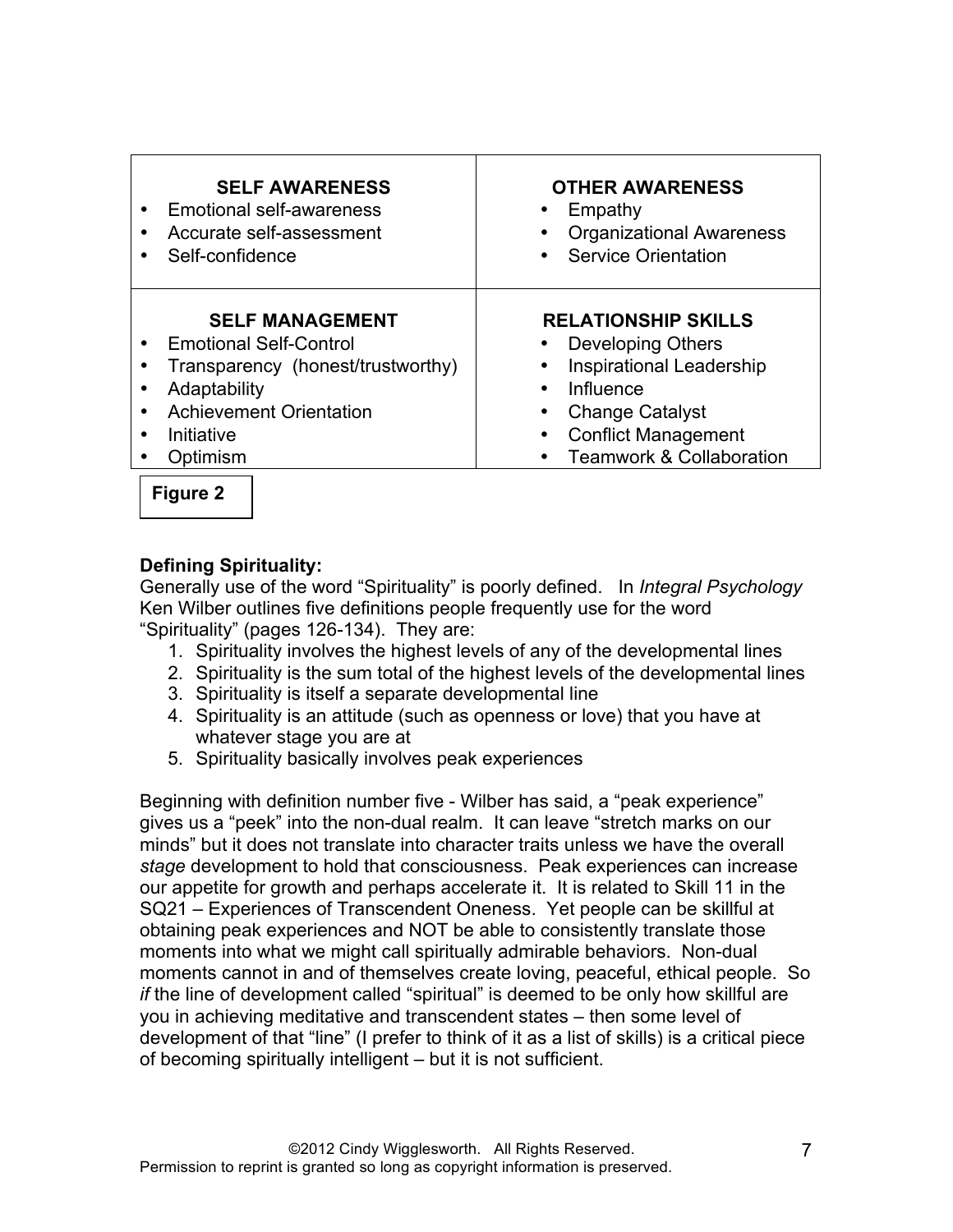I see elements of all five definitions of Spirituality above in the SQ21 – but mostly it focuses on the first three. Spiritual Intelligence is a separate line AND it represents interdependency of multiple lines. Furthermore, SQ is a "capstone" intelligence – somewhat dependent upon the foundational work in other intelligences AND acting as a multiplier – intensifying or improving the other lines of intelligence. For example, the humility of SQ allows for more information to flow in – we can see more and hold more. This amplifies or improves our "IQ" or logical problem solving.

For simplification, my definition of Spirituality is distinct from Spiritual Intelligence. **I define Spirituality as "an innate human need to be in relationship with the something larger than ourselves – something we consider to be divine, sacred or of great nobility."** I believe the need to transcend the limited self is just part of who we are as a species – it is "innate" (see Maslow's final book: Farther Reaches of Human Nature). Not everyone "wakes up" to this facet of human nature and acts on it. But we tend to be miserably unhappy when we do not address this need. We need an active process – a relationship – with whatever we call the divine.

My embedded assumption, which is made explicit in the Spiritual Intelligence model, is that the goal is to be both *ascending and descending* in the experience of our Spirituality. That is – to be in the world while also not being limited to this three dimensional dualistic experience. What is "sacred" is what is above, below, beside and all around us. Thus relationships with the sacred have a focus of service to the separated individuals we encounter (still in contracted consciousness – including ourselves) and to the planet and to the transcended whole.

The skills associated with successfully managing relationships among humans have been defined by Daniel Goleman as the skills (competencies) of "Emotional Intelligence." In exactly the same way as relationships with humans, a welldeveloped relationship with the sacred requires skills - the skills of "Spiritual Intelligence."

**I define Spiritual Intelligence as "The ability to behave with Wisdom and Compassion while maintaining inner and outer Peace (equanimity) regardless of the circumstances."** The word "behave" is important because it reflects the outer demonstration of inner development. Wisdom, Compassion and Peace are sometimes shown as capitalized to emphasize the connection with the Divine. There is a parable from the east: Love is like a bird with two wings. One wing is wisdom and the other is compassion. Without either wing the "bird" cannot fly. So SQ is the ability to behave with divinely inspired Love. Peace is demonstrated both by the inner state (upper left quadrant) of the person and their outer behaviors and presence (right quadrants). "Regardless of the circumstances" reflects what we most admire in our spiritual exemplars – they stayed true to their highest selves even in trying times. In other words their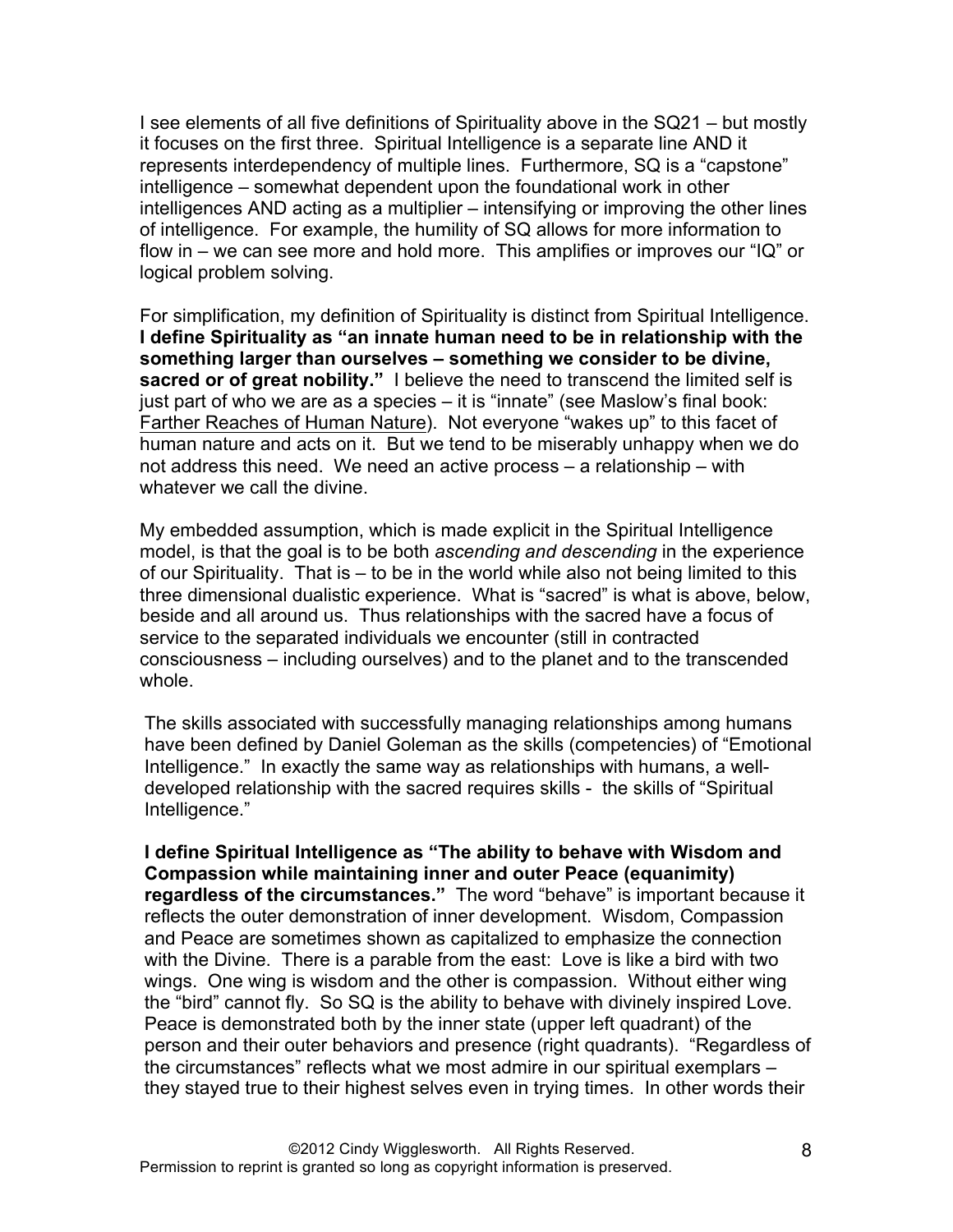stage development is advanced and stable, they have stable access to an expansive witnessing awareness (state or vantage point), and they have build the skills of the SQ21

So what are the 21 skills of Spiritual Intelligence as I define them? The 21 skills fall into 4 quadrants that directly and intentionally parallel both Daniel Goleman's/Richard Boyatzis' work (and bear a connection to Ken Wilber's quadrants as explained above).

|                                                      | <b>Quadrant 2: Universal Awareness</b>            |
|------------------------------------------------------|---------------------------------------------------|
| Quadrant 1: Higher Self/Ego self<br><b>Awareness</b> | 6. Awareness of interconnectedness of<br>all life |
| 1. Awareness of own worldview                        | Awareness of worldviews of others<br>$7_{-}$      |
| 2. Awareness of life purpose                         | Breadth of time perception<br>8.                  |
| (mission)                                            | 9. Awareness of limitations/power of              |
| 3. Awareness of values hierarchy                     | human perception                                  |
| 4. Complexity of inner thought                       | 10. Awareness of Spiritual laws                   |
| 5. Awareness of Ego self / Higher                    | 11. Experience of transcendent oneness            |
| Self                                                 |                                                   |
|                                                      |                                                   |
| Quadrant 3: Higher Self/Ego self                     | <b>Quadrant 4: Social Mastery and</b>             |
| <b>Mastery</b>                                       | <b>Spiritual Presence</b>                         |
| 12. Commitment to spiritual growth                   | 17. A wise and effective spiritual                |
| 13. Keeping Higher Self in charge                    | teacher/mentor                                    |
| 14. Living your purpose and values                   | 18. A wise and effective change agent             |
| 15. Sustaining your faith in tough<br>times          | 19. Makes compassionate and wise<br>decisions     |
| 16. Seeking guidance from Higher                     | 20. A calming, healing presence                   |

#### **Spiritual Intelligence (SQ21) Skills**

As with the Goleman/Boyatzis model of EQ skills, our hypothesis is that Quadrant 1 will be critical for the development of Quadrants 2 and 3, which are in turn necessary for Quadrant 4. However, it is possible that some people, especially those in eastern traditions, may first develop some of the skills of Quadrant 2 and then move into Quadrant 1 before moving on to Quadrants 3 and 4. Thus Quadrants 1 and 2 are both needed but where you start is not critical.

Each of the 21 skills is scaled from "zero" (meaning no skill development is measurable yet) to five - the highest level we measure. Clients taking the SQ21 self-assessment receive a report for all 21 skills that gives both a numeric score and description of what that skill attainment looks like. An optional "next step" is then provided for every skill – including for skills where the client scores a "five." This is based on the belief that we are never "finished."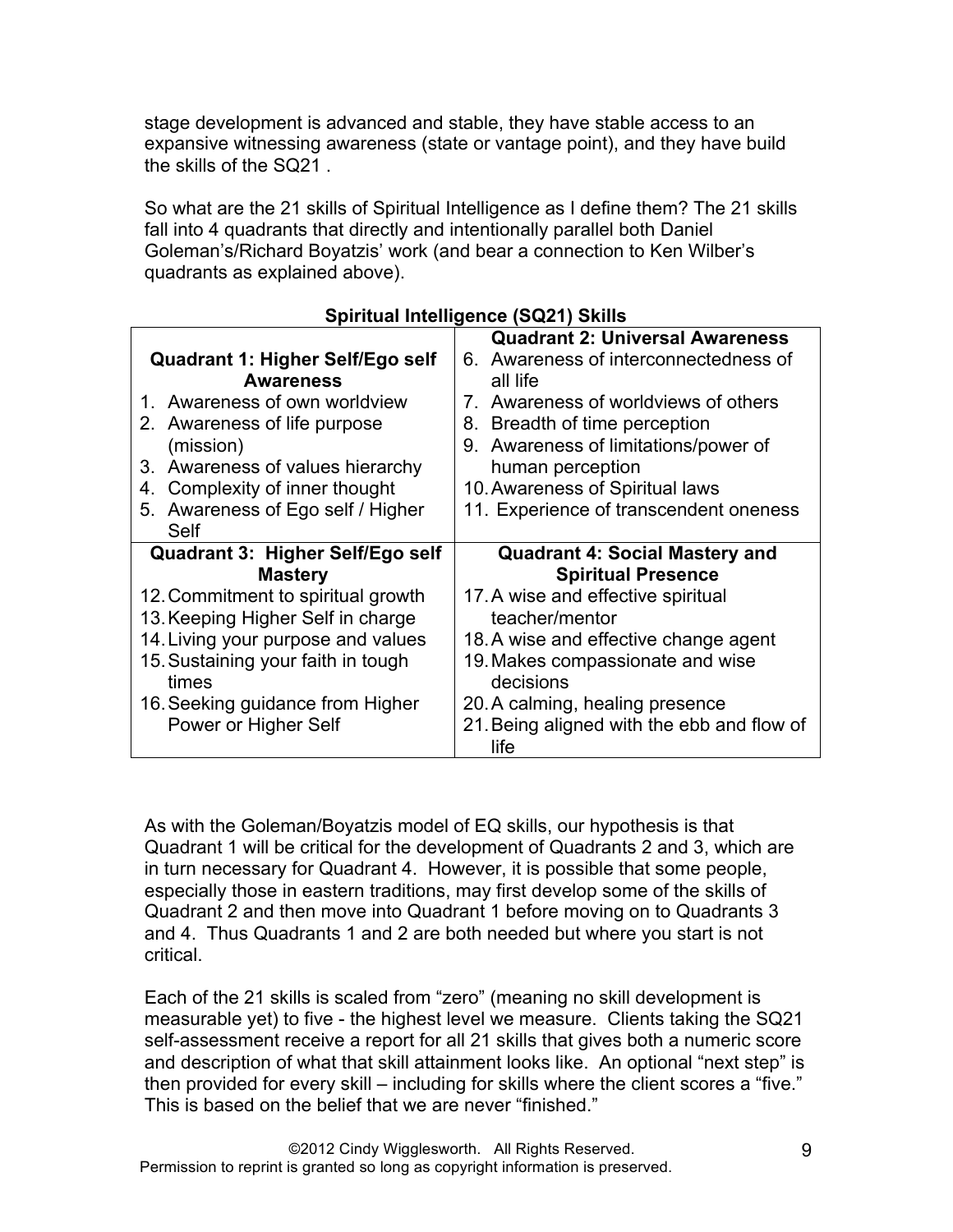Here is an overview of the five levels of skill development for Quadrant 1, Skill 5: Awareness of Ego self/Higher self.

| Level 1              | Can communicate understanding of the nature of Ego self-           |
|----------------------|--------------------------------------------------------------------|
| (novice)             | including its origin and the purpose it serves in spiritual        |
|                      | development. (Cognitive theoretical awareness)                     |
| $\overline{2}$       | Demonstrates ability to observe personal Ego in operation and      |
|                      | comment on what seems to trigger Ego eruptions. (personal          |
|                      | awareness of own Ego)                                              |
| 3                    | Demonstrates awareness of and ability to periodically "listen to"  |
|                      | Spirit or Higher Self as a separate voice from Ego self (personal  |
|                      | awareness of voice of Higher Self)                                 |
| 4                    | Hears the voice of Spirit or Higher Self clearly and understands   |
|                      | the "multiple voices" that Ego self can have. Gives authority to   |
|                      | voice of Higher Self in important decisions. (Ego voice less       |
|                      | strident, Higher Self voice strengthening)                         |
| <b>Highest Level</b> | Spirit or Higher Self voice is clear and consistent. Ego self is   |
| 5                    | present and is a joyful advisor to Higher Self. There is no longer |
|                      | a struggle between the two voices. Rather there is a sense of      |
|                      | only "one voice" the Higher Self (Authentic Self, Spirit) voice    |
|                      | and the Ego in service to that.                                    |

## **Skill 5: Awareness of Ego self/ Higher Self**

Here is a sample of the feedback you would receive if you scored a "3" on this skill:

You are aware of the influences of your childhood on the development of your personality and beliefs. You understand that there is a difference between the desires of your Ego and the desires of your Higher Self. You can observe the Ego part of your nature and can usually recognize what has caused your Ego to get agitated. You are aware of how your body feels when Ego is agitated. This is great...your body can be your ally in alerting you to when your Ego is upset. **Next step**: Learn to have a conversation with yourself when your Ego is upset (or better yet in a quiet moment later on). Ask your Ego self "What are you afraid of?" "What are you angry about?" "What would you like me to do about this situation?" This dialogue helps you to create a little bit of distance through awareness so that you are OBSERVING your Ego self rather than just automatically acting based on its prompting. Write down the answers you get from Ego. Then ask yourself "What might be a more Wise and Compassionate response to this situation?" (or more simply, "What would Love do?") Breathe deeply to calm your body and then ask the question again. Listen for the inner wisdom that arises from Higher Self. Notice the differences in how each part of us interprets a situation. When you have reflected on